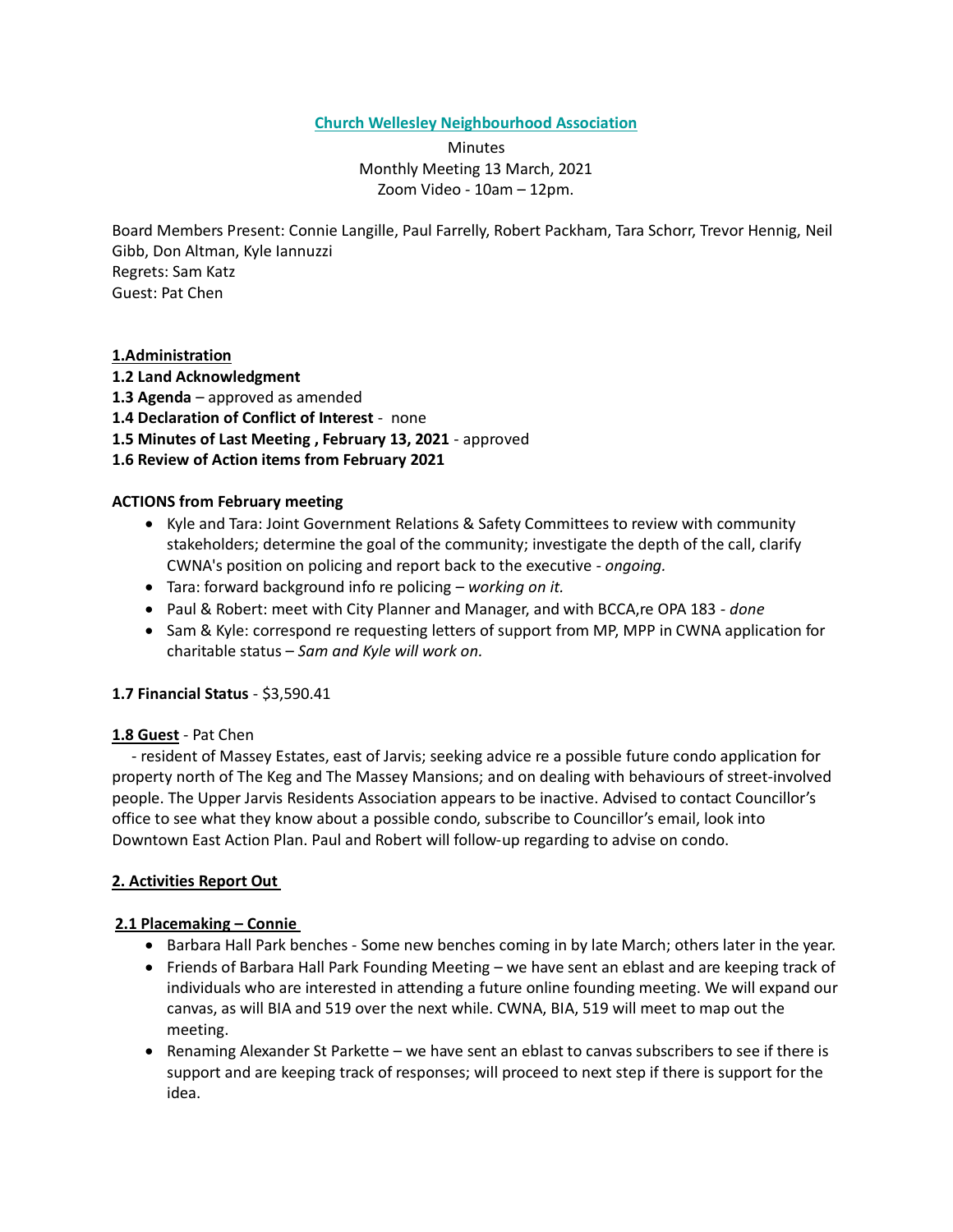- Spring resurfacing of Church Street north of Gloucester & Traffic light installation
- Funding for BHP animation 2021 \$100,000 made available from two City sources. Connie will be meeting with BIA, 519 and Councillor's office to discuss possibilities. [BIA will go ahead with Music in the Park this year].
- The Green P Parking lot to the south of the Wellesley subway station will be transferred from Toronto Parking Authority (TPA) to the City. The most likely usage will be parkland on the north part and, as per the City's Housing Now policy, affordable housing on the south part. (Part of the reason TPA is holding onto the strip of parking on Gloucester Lane rather than ceding it to Parks and Forestry for an expanded Norman Jewison Park, as per the Official Plan, is that TPA is "trading" some spaces at Wellesley east of Yonge.) There is no concrete proposal at this time and CWNA will engage with the City to work for the best possible outcome.

# **2.2 Government Relations - Kyle**

- Working on the community priorities survey
- Meeting next Saturday, March 20
- David Morris, Provincial Liberal candidate has requested a meeting; Kyle will book once priorities are decided

## **2.3 Affordable Housing - Neil**

• Neil shared a TVO documentary on how other jurisdictions have dealt with making housing affordable and has received replies from some other Board members. He will be using this feedback to set an agenda for an Affordable Housing committee meeting.

#### **2.4 Governance – Don**

• Will set a meeting for Saturday, March 27; first priority is to agree on a mandate for the Committee.

## **2.5 Fundraising**

• Report deferred to next meeting

## **2.6 Communications & Membership - Trevor**

- Church Wellesley Update E-blast sent out Feb. 15
- FaceBook (Tara) the Group is working well under the posting guidelines.

## **2.7 Safety - Tara**

• March Village Safety Network Meeting – Tara, Paul and Don attended

- Downtown East Action Plan will be reporting to Council this summer with recommendations, new and emerging priorities, including enhanced response to crystal methamphetamine usage, which is particularly acute in our neighbourhood. (519 now has four crystal meth addiction peer support workers).

- a weakness with the system is that there are few resources available for longer term addiction / mental health treatment and rehabilitation, which depends on provincial funding.

- coming end of March: a 3 day a week pilot for needle and drug detritus clean up service (including from private property). Workers recruited by Pasan, Dixon Hall and StreetHealth. - in April we will have four Community Police Officers that are exclusively assigned to the Church Wellesley neighbourhood (St. James Town will get its own team). Connie observed that the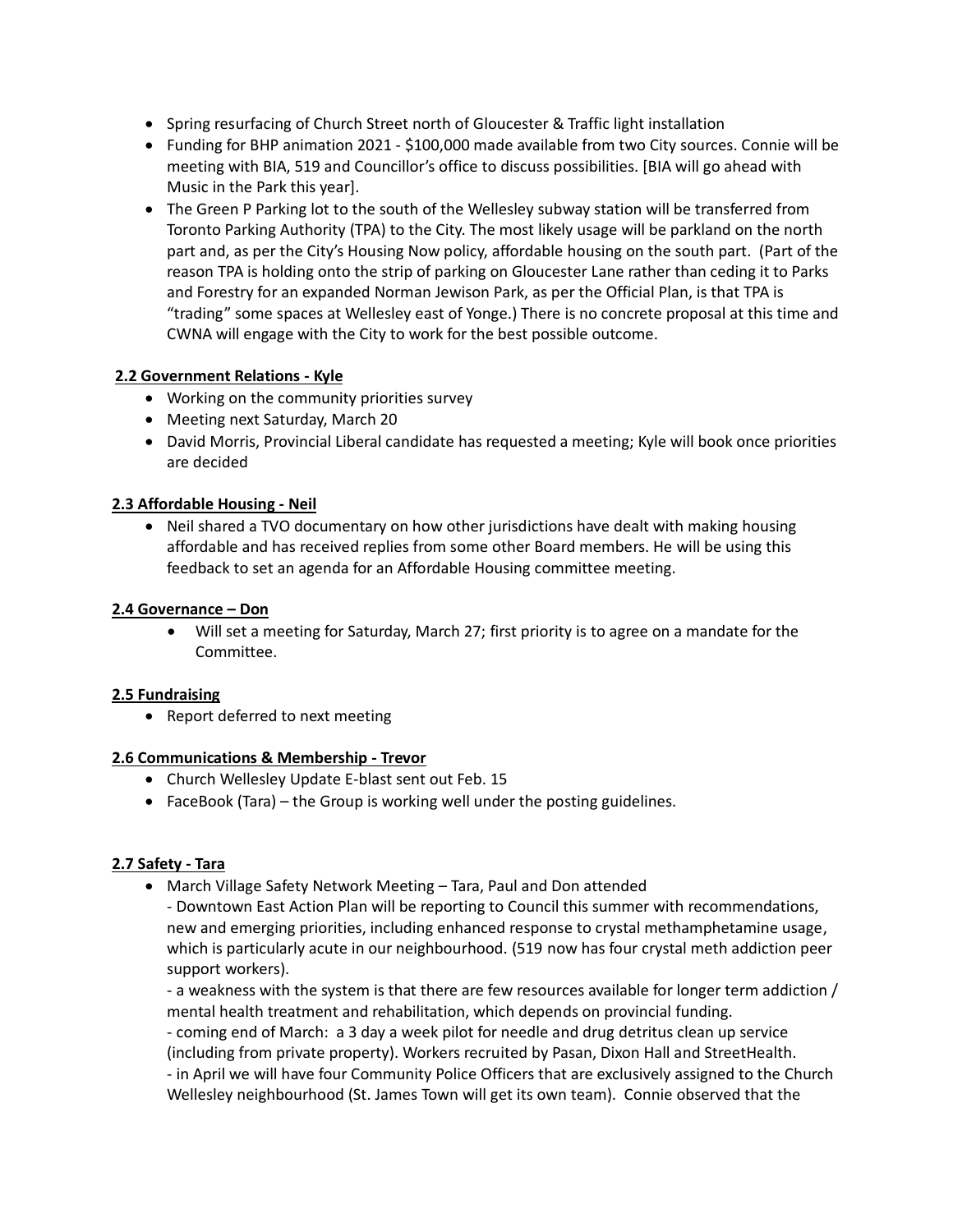boundary should go up to Charles in order to include Sanctuary and requested this be brought up at the next Safety Network meeting.

- De-escalation Teams

 Special Response Teams for Church & Wellesley and Moss Park are hiring now for an April launch. Five partner agencies will be participating. Clients will be offered continued services after first response.

- Dundonald Wellesley Subway Entrance – there have been issues with individuals occupying the entrance area in an aggressive manner. Police will be walking through with TTC staff.

- co-chair of the Committee is still open, but CWNA wants a job description first

- 7/11 Application to serve liquor Discussion over what exactly this means; it was agreed that this should not be a round about way for 7/11 to obtain a beer takeaway licence. Most members felt that if the province has the goal of allowing retail beer and wine sales, provincial regulations should be changed to allow all convenience stores to sell. Others stated that they did not agree with retail beer / wine sales in convenience stores. Tara to draft a letter against the 7/11 Application.
- Tara will post an update on relevant Safety Committee news to the FaceBook Group

# **2.8 Development & Heritage – Paul / Robert**

• Meeting with planner Matthew Zentner and manager David Sit – Paul, Robert, Connie attending

- **510 Yonge St** Kingsett has proposed a 59-storey tower at Breadalbane and Yonge. This is in the Bay Cloverhill Community Association (BCCA) area, with parkland dedication at 431 Yonge. They are trying to resolve issues regarding shadow.

- **Church (Crews / Tangos)** Emphasized that Donna Shaw Lane must be used for loading / servicing so Church does not get backed up; angular plane is still an issue as only part of the proposed building conforms to a 45 degree angular plane.

- **60 Wellesley** (at Church) – parties satisfied with the LPAT hearing; waiting for decision.

- **475 Yonge (Courtyard Marriot** – at an informational meeting with CWNA the developer had floated the idea of a single 80-storey tower with a larger park space than the currently approved application for two towers of 58 and 48 storeys. The City has not heard or seen anything on this and it would require a new application.

- **100 Wellesley** East – application had been to infill on east, north and south sides of the existing tower, but parties have now agreed in principal to new townhouses on the north side (Cawthra Square) only.

- **20 Maitland (**Catholic Children's Aid site) 45 storeys. Planner could not speak to this as it is at LPAT (however we believe there is a settlement offer forthcoming).

- **2 Carlton** City received a settlement offer from the developer (original 72 storeys reduced to about 60) which should be finalized this month. CWNA will have some input on the site plan.

• Forthcoming meeting with BCCA

- 510 Yonge - shadow impact on Church Wellesley neighbourhood

## • **4 Recap of Actions & Upcoming Events**

## **Actions**

Tara:

- forward background info re policing

- post Safety update on Facebook Group